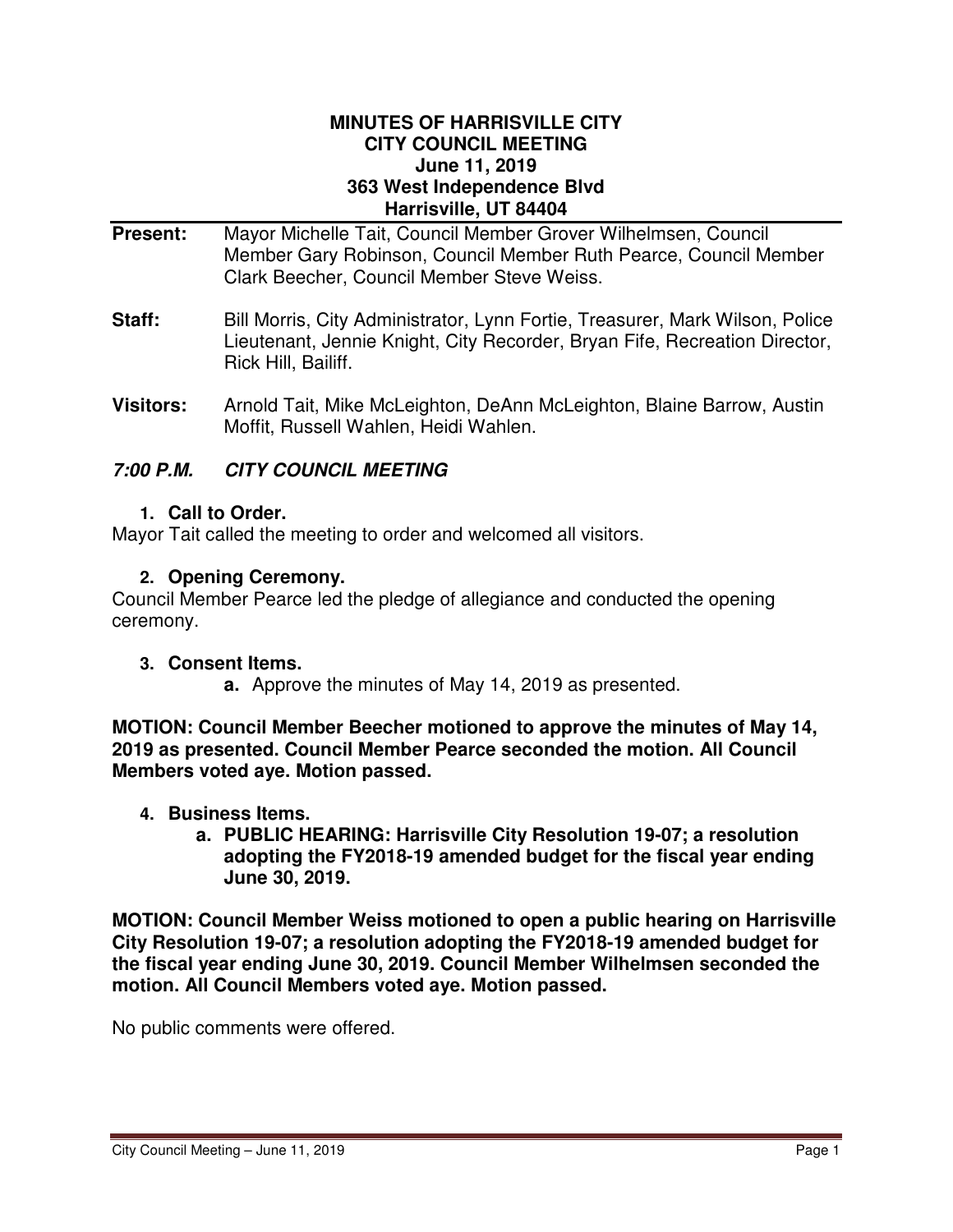**MOTION: Council Member Beecher motioned to close the public hearing. Council Member Weiss seconded the motion. All Council Members voted aye. Motion passed.** 

# **b. Discussion/possible action to adopt Harrisville City Resolution 19- 07; a resolution adopting the FY2018-19 amended budget for the fiscal year ending June 30, 2019.**

Lynn Fortie explained governmental funds are the only funds we really need to spend any time discussing; which include general and capital projects funds. He is recommending small changes with travel and training in the Mayor/Council budget, bank fees in the admin budget, and grant expenditures in the police budget. To keep a balanced budget he increases revenues as well. The main items affecting Capital Projects are the Larsen Lane and 1100 North Street projects. We are being reimbursed for these expenditures but not within this fiscal year.

**MOTION: Council Member Wilhelmsen motioned to adopt Harrisville City Resolution 19-07; a resolution adopting the FY2018-19 amended budget for the fiscal year ending June 30, 2019. Council Member Weiss seconded the motion. A Roll Call Vote was taken.** 

| <b>Council Member Weiss</b>      | Yes        |
|----------------------------------|------------|
| <b>Council Member Beecher</b>    | <b>Yes</b> |
| <b>Council Member Pearce</b>     | Yes        |
| <b>Council Member Robinson</b>   | <b>No</b>  |
| <b>Council Member Wilhelmsen</b> | <b>Yes</b> |

**Motion passed 4-1.** 

**c. PUBLIC HEARING: Harrisville City Resolution 19-08; a resolution adopting the FY2019-20 final budget for the fiscal year ending June 30, 2020.** 

**MOTION: Council Member Weiss motioned to open a public hearing on Harrisville City Resolution 19-08; a resolution adopting the FY2019-20 final budget for the fiscal year ending June 30, 2020. Council Member Wilhelmsen seconded the motion. All Council Members voted aye. Motion passed.** 

No public comments were offered.

**MOTION: Council Member Pearce motioned to close the public hearing. Council Member Weiss seconded the motion. All Council Members voted aye. Motion passed.** 

> **d. Discussion/possible action to adopt Harrisville City Resolution 19- 08; a resolution adopting the FY2019-20 final budget for the fiscal year ending June 30, 2020.**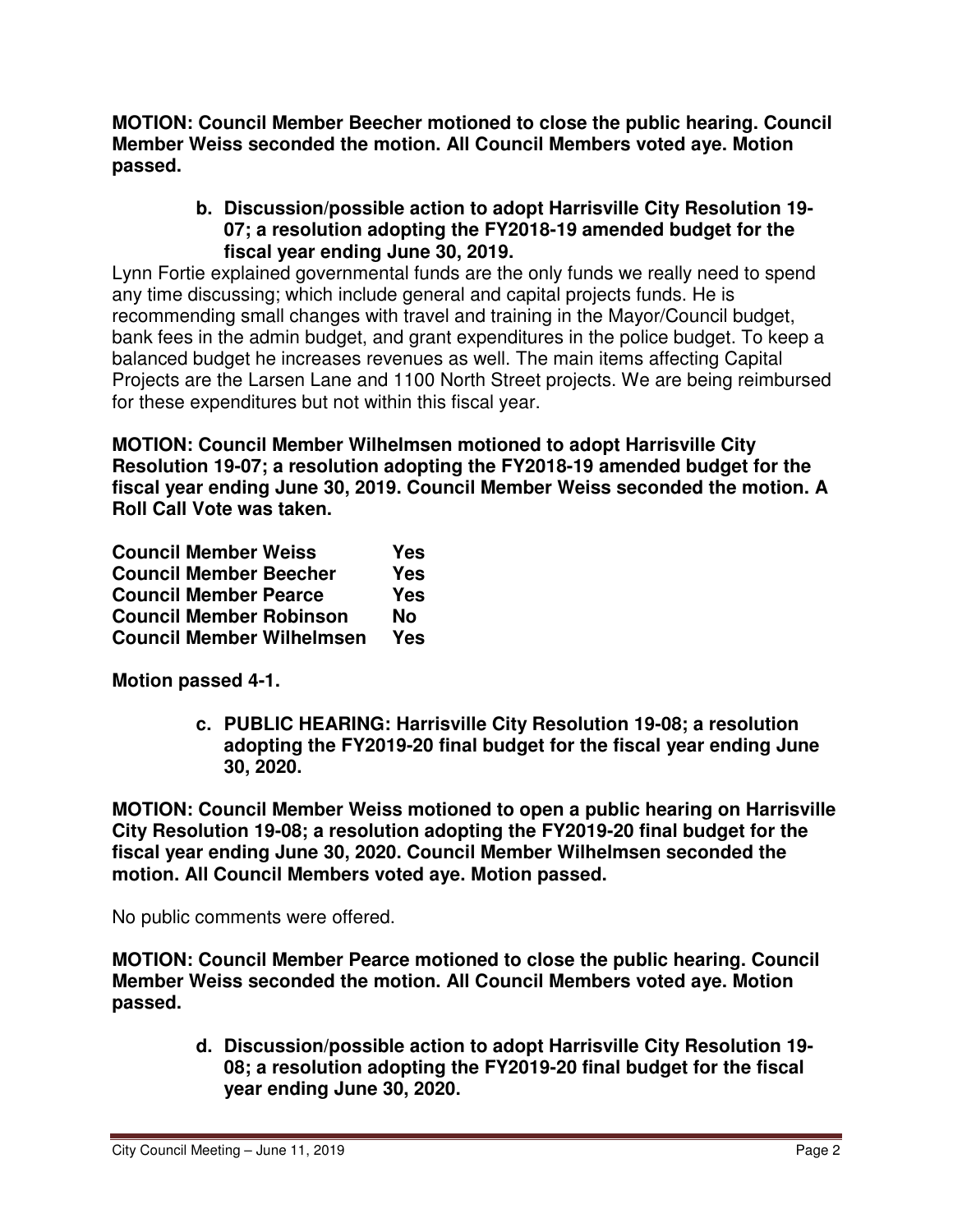Lynn Fortie explained the budget changes since the tentative budget was adopted. He mentioned the addition of the Fallen Officer Trust Fund requirement. This is a cost of \$95 per officer per year. He added that under police benefits but did not increase the overall line item since he feels there is enough included to cover this cost. He also added the certified tax rate for general property tax because now he has the

exact number.

Council Member Robinson said he was looking through revenues for the last three years, expenses have gone up; some 10-20% each year. Lynn Fortie responded that our position is worsening, but there was still an increase in revenues on the tentative budget. Council Member Robinson said there was a \$300,000 deficit two years ago, with \$192,000 this year. Lynn Fortie clarified this will decrease by \$8,000 because of the certified tax rate. Council Member Robinson said Matthew Godfrey predicted we would be increasing the fund balance use significantly in the coming years.

Mayor Tait said there are definitely things to consider when addressing the budget so we do not have to impose a property tax increase. Hopefully in the coming year, things will happen to help stabilize our revenues.

Council Member Robinson said senior's citizens in our city have only received an increase one year. He feels there has to be a time frame, as cities grow, we need to be more efficient. He said most businesses, as they grow, have employees take on more responsibilities without taking more money.

Mayor Tait agreed, things need to change, and she is trying to turn things around.

**MOTION: Council Member Weiss motioned to adopt Harrisville City Resolution 19-08; a resolution adopting the FY2019-20 final budget for the fiscal year ending June 30, 2020. Council Member Beecher seconded the motion. A Roll Call Vote was taken.** 

| <b>Council Member Weiss</b>      | Yes        |
|----------------------------------|------------|
| <b>Council Member Beecher</b>    | Yes        |
| <b>Council Member Pearce</b>     | <b>Yes</b> |
| <b>Council Member Robinson</b>   | Nο         |
| <b>Council Member Wilhelmsen</b> | Yes        |

### **Motion passed 4-1.**

#### **e. Discussion/possible action to approve Harrisville Ordinance 500; North Street Zoning Map Amendment.**

Bill Morris informed Council this area is being considered for rezone on Wall Ave and North Street for 7-Eleven. The property is currently zoned RE-15 (residential). The proposed zoning change is consistent with the General Plan which shows this area as commercial. Once the zoning change is approved, site plan approval will be through Planning Commission.

**MOTION: Council Member Pearce motioned to approve Harrisville Ordinance 500; North Street Zoning Map Amendment. Council Member Weiss seconded the motion. A Roll Call Vote was taken.**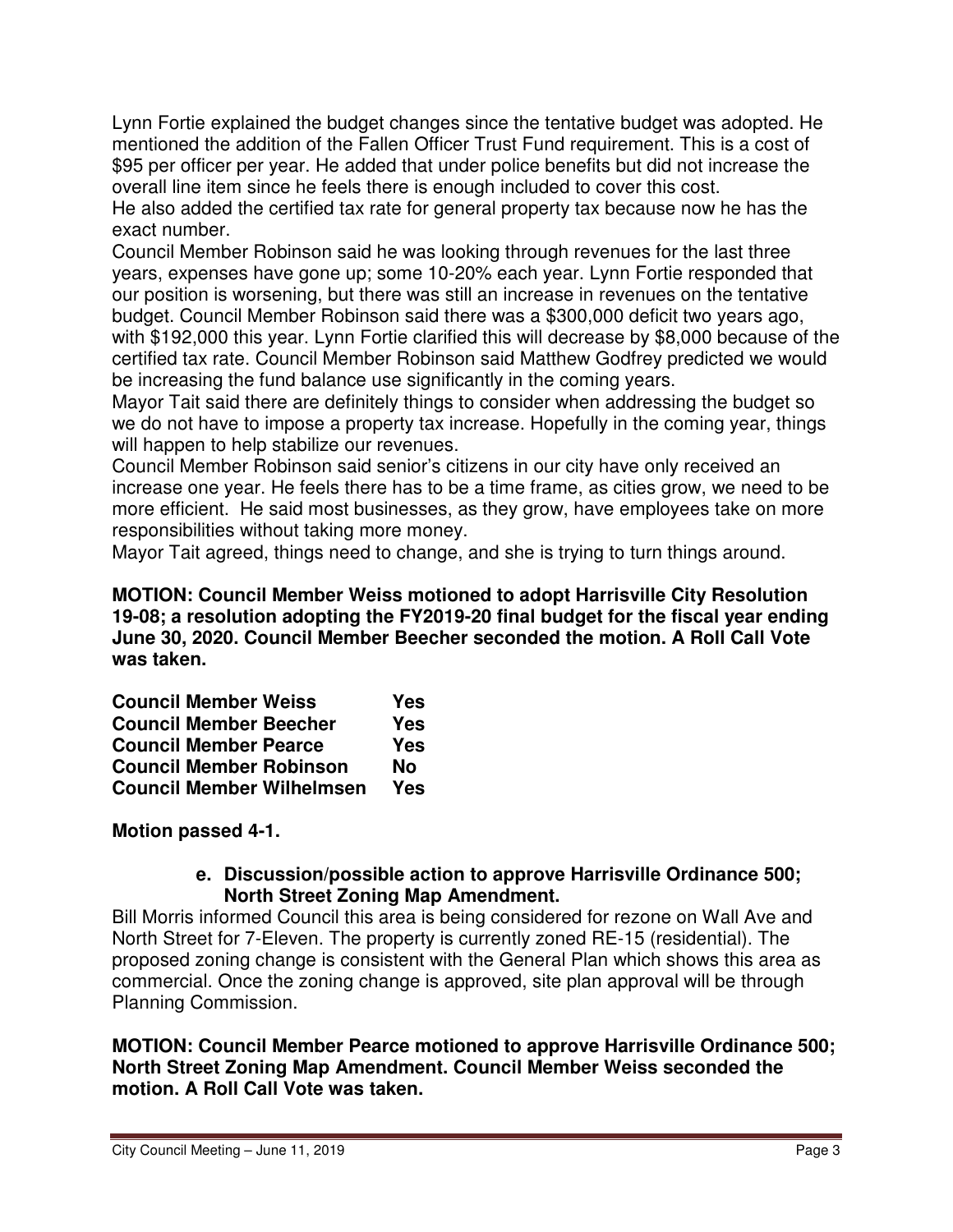| <b>Council Member Weiss</b>      | Yes |
|----------------------------------|-----|
| <b>Council Member Beecher</b>    | Yes |
| <b>Council Member Pearce</b>     | Yes |
| <b>Council Member Robinson</b>   | Yes |
| <b>Council Member Wilhelmsen</b> | Yes |

**Motion passed 5-0.** 

### **f. Discussion/possible action to approve Harrisville City Resolution 19- 09; a resolution entering an Interlocal Agreement for Animal Control Services.**

Bill Morris explained we currently use Weber County for animal control services. This interlocal agreement will continue that service for five more years. He suggested Council take a look at this agreement in conjunction with the final budget. Mayor Tait pointed out this is paid quarterly. Bill Morris said the rate is based per animal. Council Member Robinson asked where the animals come from. Bill Morris explained whenever they are dropped off or picked up within the city limits. Weber County Animal Shelter is now a no kill shelter, only diseased animals are euthanized. Harrisville is one of the lower rate users. Some small communities out west use the shelter more often because people dump animals out in their city limits.

Council Member Robinson said he feels this is excessive. Bill Morris pointed out they provide animal control and shelter services. Under state law requirements, they have to keep animals a few days and provide vet treatment.

Mayor Tait explained our police department would be overloaded to take over this responsibility. Bill Morris said all of the services are provided for \$41,000 per year. Council Member Robinson asked how many animals come out of Harrisville City. Bill Morris said they explain the amount per city when conducting tours. Council Member Robinson asked why the fees are so high if they are a no kill shelter. Bill Morris said this is the cost of business even when adopting the animals out.

Council Member Robinson asked about the shelter on 750 West. Bill Morris clarified this is just a cattery. Chief Jackson explained Weber County takes more than just dogs and cats.

**MOTION: Council Member Beecher motioned to approve Harrisville City Resolution 19-09; a resolution entering an Interlocal Agreement for Animal Control Services. Council Member Wilhelmsen seconded the motion. A Roll Call Vote was taken.** 

| <b>Council Member Weiss</b>      | Yes        |
|----------------------------------|------------|
| <b>Council Member Beecher</b>    | <b>Yes</b> |
| <b>Council Member Pearce</b>     | Yes        |
| <b>Council Member Robinson</b>   | Nο         |
| <b>Council Member Wilhelmsen</b> | Yes        |

**Motion passed 4-1.**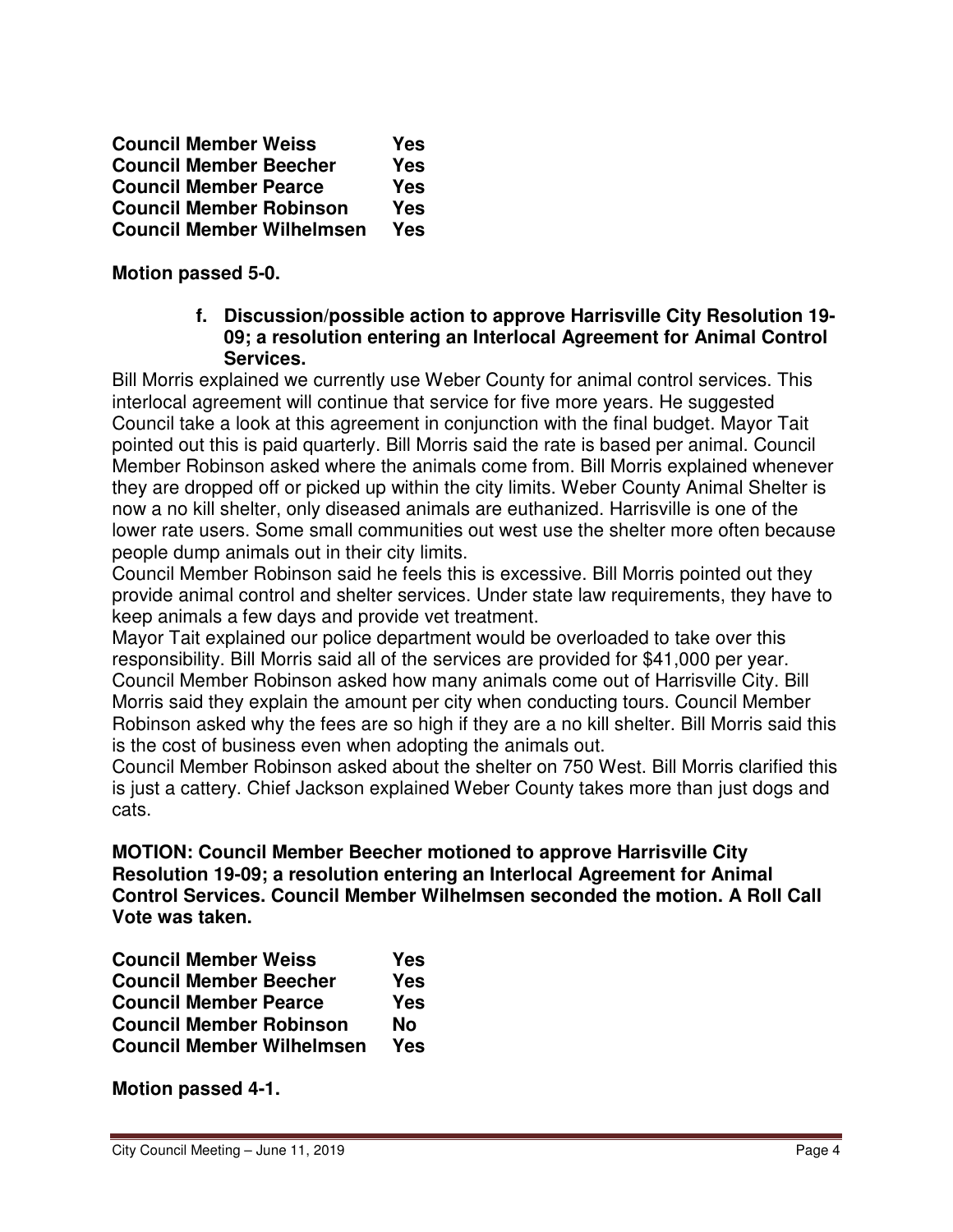### **g. Discussion/possible action to approve Harrisville City Resolution 19- 10; a resolution amending Personnel Policy relating to Use of City Property.**

Police Lieutenant Mark Wilson explained state legislators passed House Bill 163 this session; making personal use of city property a felony. This amendment is putting into place the policy of personal use of city property. The state bill makes it a felony if an employee uses a city owned property for personal use; such as using a pen to sign their check. This policy allows employees the lawful use of city owned property. Chief Jackson said our employees are allowed to take their patrol vehicles homes, to work, and the gym. If they stopped for a drink, the state bill would deem that as unauthorized use. This adopts the same policy we are currently using to cover the employees. This was recommended by the county attorney's office.

Council Member Wilhelmsen said the mosquito abatement is passing a similar policy. Bill Morris said he took the suggested policy and made a few edits to fit.

Council Member Robinson asked if any examples were used during the passing of the law. Lt. Wilson explained this was passed rather under the radar; we did not have the opportunity to argue it. Mayor Tait pointed out this is likely an unintended consequence of passing a law. Bill Morris said adopting policy must go through the appropriate chain of authority.

Council Member Pearce asked how this affects the employee use of the cabin. Bill Morris said yes, this would affect any city owned property, including parks. Employees will still be held accountable for personal use without being charged with a felony. Lt. Wilson said city policy will allow the use of city equipment with the proper checks and balances in place. Bill Morris said most cities are adopting these policy changes until it can be changed with future legislation.

**MOTION: Council Member Pearce motioned to approve Harrisville City Resolution 19-10; a resolution amending Personnel Policy relating to Use of City Property. Council Member Weiss seconded the motion. A Roll Call Vote was taken.** 

| <b>Council Member Weiss</b>      | Yes        |
|----------------------------------|------------|
| <b>Council Member Beecher</b>    | <b>Yes</b> |
| <b>Council Member Pearce</b>     | <b>Yes</b> |
| <b>Council Member Robinson</b>   | Yes        |
| <b>Council Member Wilhelmsen</b> | Yes        |

**Motion passed 5-0.** 

**5. Public Comments - (3 minute maximum)** No public comments were offered.

# **6. Mayor/Council Follow-Up:**

Council Member Weiss asked how long the recycle contract is in place with Waste Management. In the Deseret News, there was an article about how recycling is being dumped into the garbage. Bill Morris said staff can invite Waste Management to give a